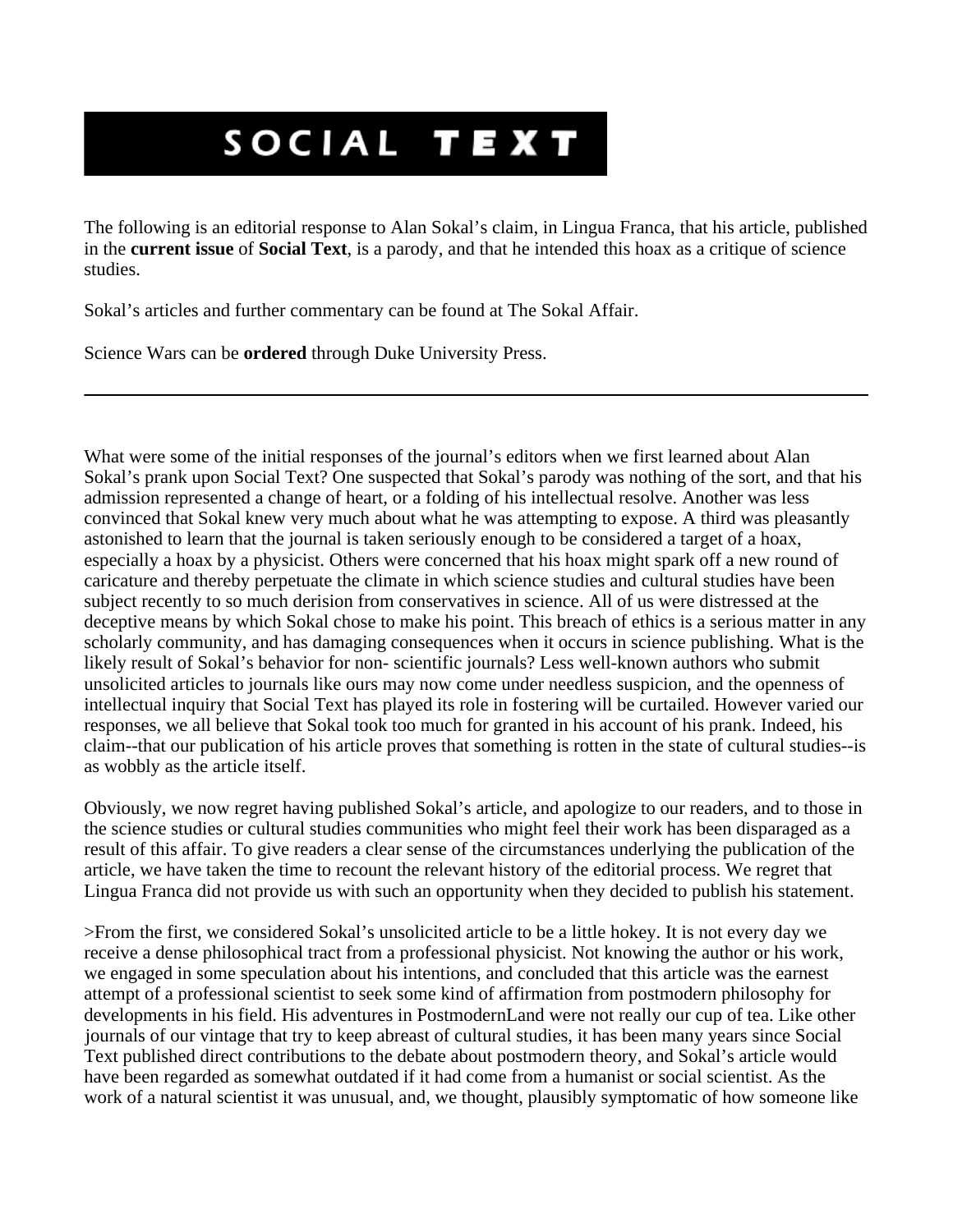Sokal might approach the field of postmodern epistemology i.e. awkwardly but assertively trying to capture the "feel" of the professional language of this field, while relying upon an armada of footnotes to ease his sense of vulnerability. In other words, we read it more as an act of good faith of the sort that might be worth encouraging than as a set of arguments with which we agreed. On those grounds, the editors considered it of interest to readers as a "document" of that time-honored tradition in which modern physicists have discovered harmonic resonances with their own reasoning in the field of philosophy and metaphysics. Consequently, the article met one of the several criteria for publication which Social Text recognizes. As a non-refereed journal of political opinion and cultural analysis produced by an editorial collective (and entirely self- published until its adoption four years ago by Duke University Press), Social Text has always seen its lineage in the "little magazine" tradition of the independent left as much as in the academic domain, and so we often balance diverse editorial criteria when discussing the worth of submissions, whether they be works of fiction, interviews with sex workers, or essays about anti- colonialism. In other words, this is an editorial milieu with criteria and aims quite remote from that of a professional scientific journal. Whether Sokal's article would have been declared substandard by a physicist peer reviewer is debatable (it is not, after all, a scholarly contribution to the discipline of physics) but not finally relevant to us, at least not according to the criteria we employed.

Having established an interest in Sokal's article, we did ask him informally to revise the piece. We requested him a) to excise a good deal of the philosophical speculation and b) to excise most of his footnotes. Sokal seemed resistant to any revisions, and indeed insisted on retaining almost all of his footnotes and bibliographic apparatus on the grounds that his peers, in science, expected extensive documentation of this sort. Judging from his response, it was clear that his article would appear as is, or not at all. At this point, Sokal was designated as a "difficult, uncooperative author," a category well known to journal editors. We judged his article too much trouble to publish, not yet on the reject pile, perhaps of sufficient interest to readers if published in the company of related articles.

Some time after this impasse was reached, the editors did indeed decide to assemble a special issue on the topic of science studies. We wanted to gauge how science critics were responding to the attacks of Paul Gross and Norman Levitt, and other conservatives in science. Contributions were solicited from across the field of knowledge; from humanists, social scientists and natural scientists (the final lineup included many of the more significant names in the field--Sandra Harding, Steve Fuller, Emily Martin, Hilary Rose, Langdon Winner, Dorothy Nelkin, Richard Levins, George Levine, Sharon Traweek, Sarah Franklin, Ruth Hubbard, Joel Kovel, Stanley Aronowitz, and Les Levidow). Most responded directly to the evolving controversy that some were calling the "Science Wars," while others wrote their own accounts of work in their respective fields. Here, we thought, was an appropriate and heterogenous context in which Sokal's article might appear, providing a feasible solution to the editorial problem posed by his piece. He expressed some concern when asked if we could publish his work in this special issue (we assumed he wished to distance himself from the polemical company assembled for the issue), but he reiterated his eagerness to see it in print. Our final decision to include him presumed that readers would see his article in the particular context of the Science Wars issue, as a contribution from someone unknown to the field whose views, however offbeat, might still be thought relevant to the debate. Since his article was not written for that special issue, and bears little resemblance, in tone or substance, to the other commissioned articles, it was not slated to be included in the expanded book version of the issue (with additional articles by Katherine Hayles, Michael Lynch, Roger Hart, and Richard Lewontin) which will be published by Duke University Press in September.

In sum, Sokal's assumption that his parody caught the woozy editors of Social Text sleeping on the job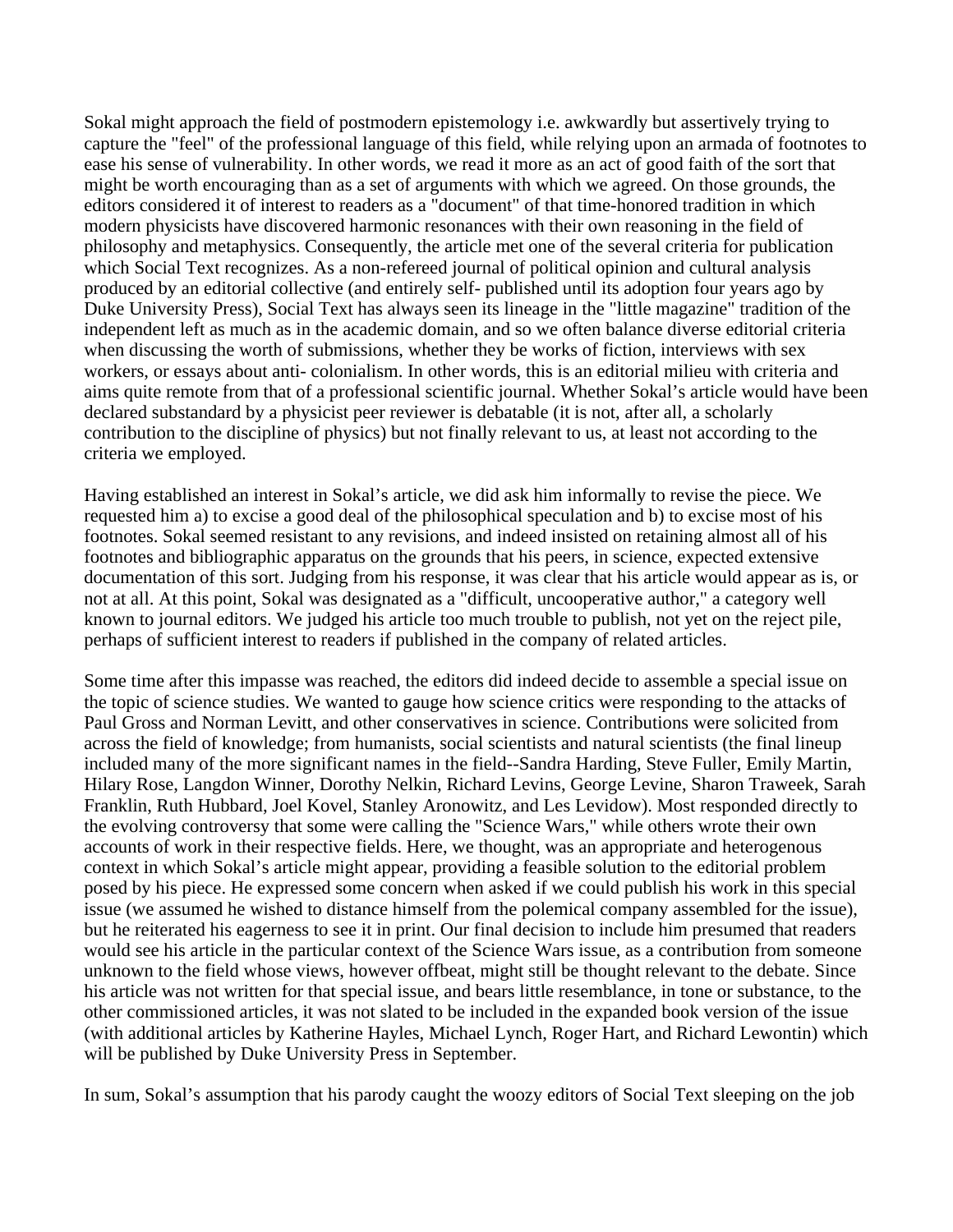is ill-conceived. Its status as parody does not alter substantially our interest in the piece itself as a symptomatic document. Indeed, Sokal's conduct has quickly become an object of study, for those who analyse the behavior of scientists. Our own role has also come under scrutiny, since, at the very least, the affair says something about our conception of how physicists read philosophy. As for the decision to publish his article, readers can judge for themselves whether we were right or wrong. But to construe this decision as proof of the bankruptcy of cultural studies is absurd.

What Sokal's confession most altered was our perception of his own good faith as a self-declared leftist. However we feel about his deception, we do hope that the ensuing discussion has been, and will continue to be, productive, and that interlocutors will resist the opportunity to exploit existing divisions and splits among committed people and seek instead to bridge and heal those differences. There is nothing we regret more than watching the left eat the left, surely one of the sorriest spectacles of the twentieth century.

Having talked to the (real) Sokal subsequently, we believe that most of the issues he intended to air are, at this point, rather well-known to readers of Social Text and Lingua Franca. Indeed, they have been going the rounds in the academy since the first postmodern, social constructionist, or anti- foundational critiques of positivism appeared over thirty-five years ago. That many natural scientists have only recently felt the need to respond to these critiques says something about the restricted trade routes through which knowledge is still circulated in the academy, policed, as it is, at every departmental checkpoint by disciplinary passport controls. Nor are these critiques unfamiliar to folks who have long been involved in debates about the direction of the left, where positivism has had a long and healthy life. At this point in time, we have a vestigial stake in these critiques and debates, but much less of an interest than Sokal supposes. Like Gross and Levitt, he appears to have absorbed these critiques only at the level of caricatures, and has been re-issuing these caricatures in the form of otherworldly fanatics who deny the existence of facts, objective realities, and gravitational forces. We are sure Sokal knows that no such person exists, and have wondered why on earth he would promote this fiction. He must be aware that early proponents of quantum reality encountered similar parodies of themselves in the opposition to their ideas. Physics is not the only field where this occurred. Comparable caricatures have figured in many different scholarly controversies, from early twentieth century debates about legal realism to more recent ones about genetic reductionism. It is time to put them to rest.

On the other hand, we recognize that professional scientists like Sokal do feel that their beliefs and their intellectual integrity are threatened by the diverse work done in the field of science studies. Doubtless, there have been distorted and reductive descriptions of scientists in many aspects of that work. Over the years, many scholars in the field have responded sympathetically to this grievance, and a good deal of common ground has been established. We share Sokal's own concerns about obscurantism, for example. It is highly ironic that Social Text should now be associated with a kind of sectarian postmodernism that we have been at pains to discourage for many years. We would be all too happy if this episode cleared the air. Sokal has said that he agrees with many of the arguments put forth by other authors in the "Science Wars" issue of Social Text. Unfortunately, he declined to enter into a publishable dialogue with us for this issue of Lingua Franca. We are heartened, however, by the prospect of any levelheaded discussion about the politics of science that does not rest exclusively on claims of expertise, and is shaped by the public interest.

Our main concern is that readers new to the debates engendered by science studies are not persuaded by the Sokal stunt that this is simply an academic turf war between scientists and humanists/social scientists, with each side trying to outsmart the other. Sadly, this outcome would simply reinforce the